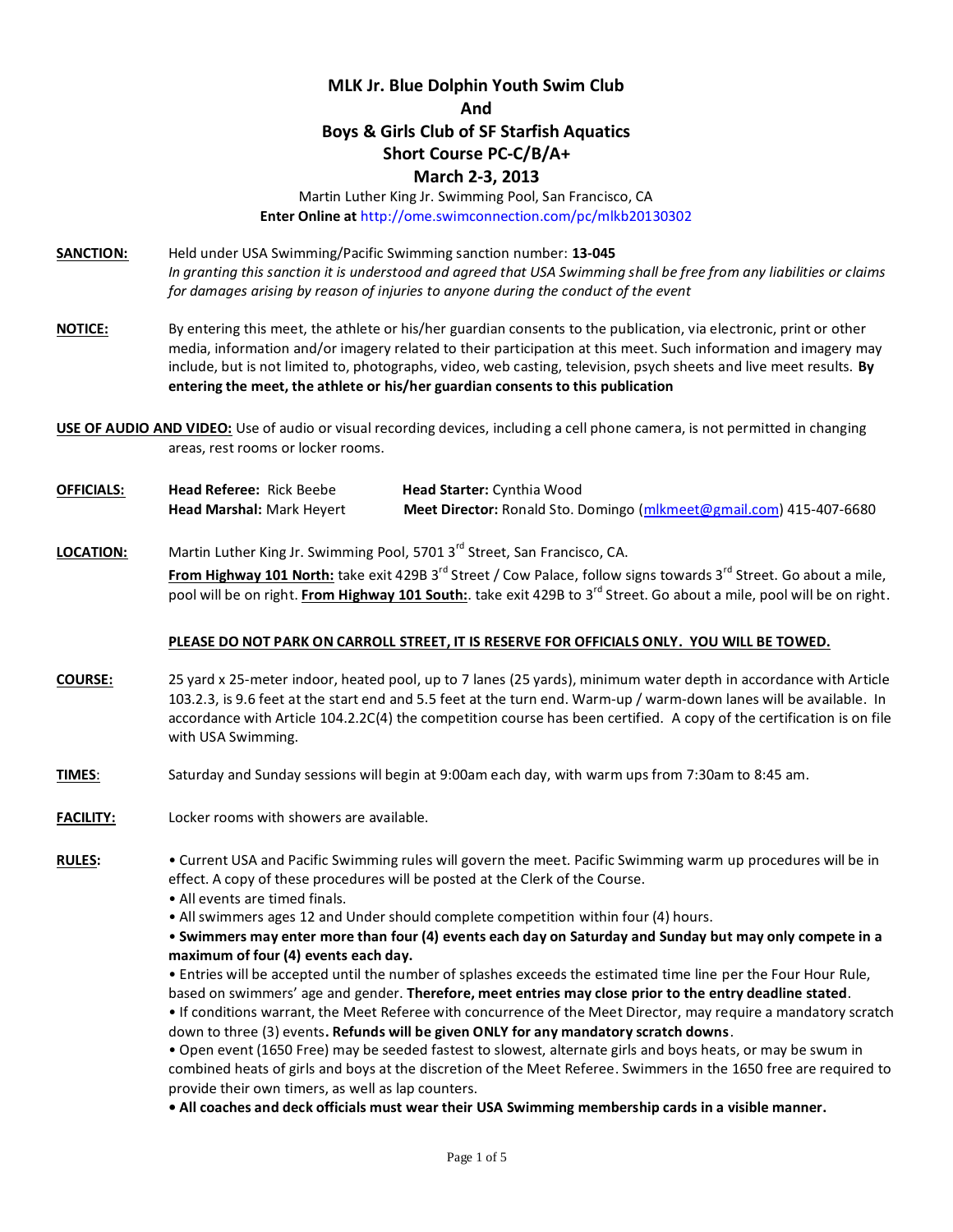- **DECK CHANGING:** Except where venue facilities require otherwise, changing into or out of swimsuits other than in locker rooms or other designated areas is not appropriate and is strongly discouraged.
- **ATTENTION HIGH SCHOOL SWIMMERS:** If you are a high school swimmer in competition season, you need to be unattached from this meet. It is your responsibility to be unattached from this meet. You can un-attach at the meet if necessary. This does not apply to swimmers swimming under the rules of the Nevada Interscholastic Activities Association (NIAA).
- **UNACCOMPANIED SWIMMERS:** Any USA-S athlete-member competing at the meet must be accompanied by a USA Swimming member coach for the purposes of athlete supervision during warm-up, competition and warm-down. If a coachmember of the athlete's USAS Club does not attend the meet to serve in said supervisory capacity, it is the responsibility of the swimmer or the swimmer's legal guardian to arrange for supervision by a USA Swimming member-coach. The Meet Director or Meet Referee may assist the swimmer in making arrangements for such supervision; however, it is recommended that such arrangements be made in advance of the meet by the athlete's USAS Club Member-Coach. The swimmer must be certified by a USA Swimming member coach as being proficient in performing a racing start or must start the race in the water. It is the responsibility of the swimmer or the swimmer's legal guardian to ensure compliance with this requirement.
- **ELIGIBILITY:** Swimmers must be current members of USA-S and enter their name and registration number on the meet entry card as shown on their Registration Card. All swimmers registration will be checked against the SWIMS database. If a swimmer is not found to be registered, the Meet Director shall accept the registration at the meet. A \$10 surcharge will be added to the regular registration fee.
	- **No time entries will be accepted for all events EXCEPT the Open Events**.
	- Disabled swimmers are welcome to attend this meet and should contact the Meet Director or Meet Referee regarding special accommodations on entry times and seeding per Pacific Swimming policy.
	- Swimmers 19 years of age and over may compete in the meet for time only, no awards.
- **RESTRICTIONS:** Smoking and the use of other tobacco products is prohibited on the pool deck, in locker rooms, in spectator seating or standing areas and in all areas used by swimmers during the meet and during warm-up periods.
	- Sale and use of alcoholic beverages is prohibited in all areas of the meet venue.
	- No propane containers are allowed in any areas of the meet venue.
	- No pets allowed in all areas of the meet venue.
	- No glass containers allowed in all areas of the meet venue.
	- Pop-ups and tents will not be allowed on deck.
	- Team areas are located on lawn outside the competition pool. No EZ-ups or chairs provided.
- **CHECK-IN:** The meet will be deck seeded. Swimmers must check-in at the Clerk-of-Course. Close of check-in for all individual events shall be no more than 60 minutes before the estimated time of the start of the first heat of the event. No event shall be closed more than 30 minutes before the estimated time of the start of the session. Swimmers who do not check in will not be seeded and will not be allowed to compete in that event.
- **SCRATCHES:** Swimmers entered in an individual event that have checked in for that event, must swim in the event unless they notify the clerk of the course before seeding for that event has begun. Failure to swim an event will result in being barred from their next individual event on that day or the next meet day, whichever is first. Exception: No penalty shall apply for failure to withdraw or compete in an individual event if the referee is notified in the event of illness or injury and accepts the proof thereof, or it is determined by the referee that the No-Show is caused by circumstances beyond the control of the swimmer.
- **ENTRY FEES:** \$ **2.75** per individual event, plus \$**8.00** participation fee per swimmer.

## **ONLINE ENTRIES:** 1. Using your browser go to: **http://ome.swimconnection.com/pc/mlkb20130302**

- 2. Follow entry instructions:
	- a. Enter all swimmers in your family at the same time.
	- b. Make online credit card payment for meet entries at the secured site.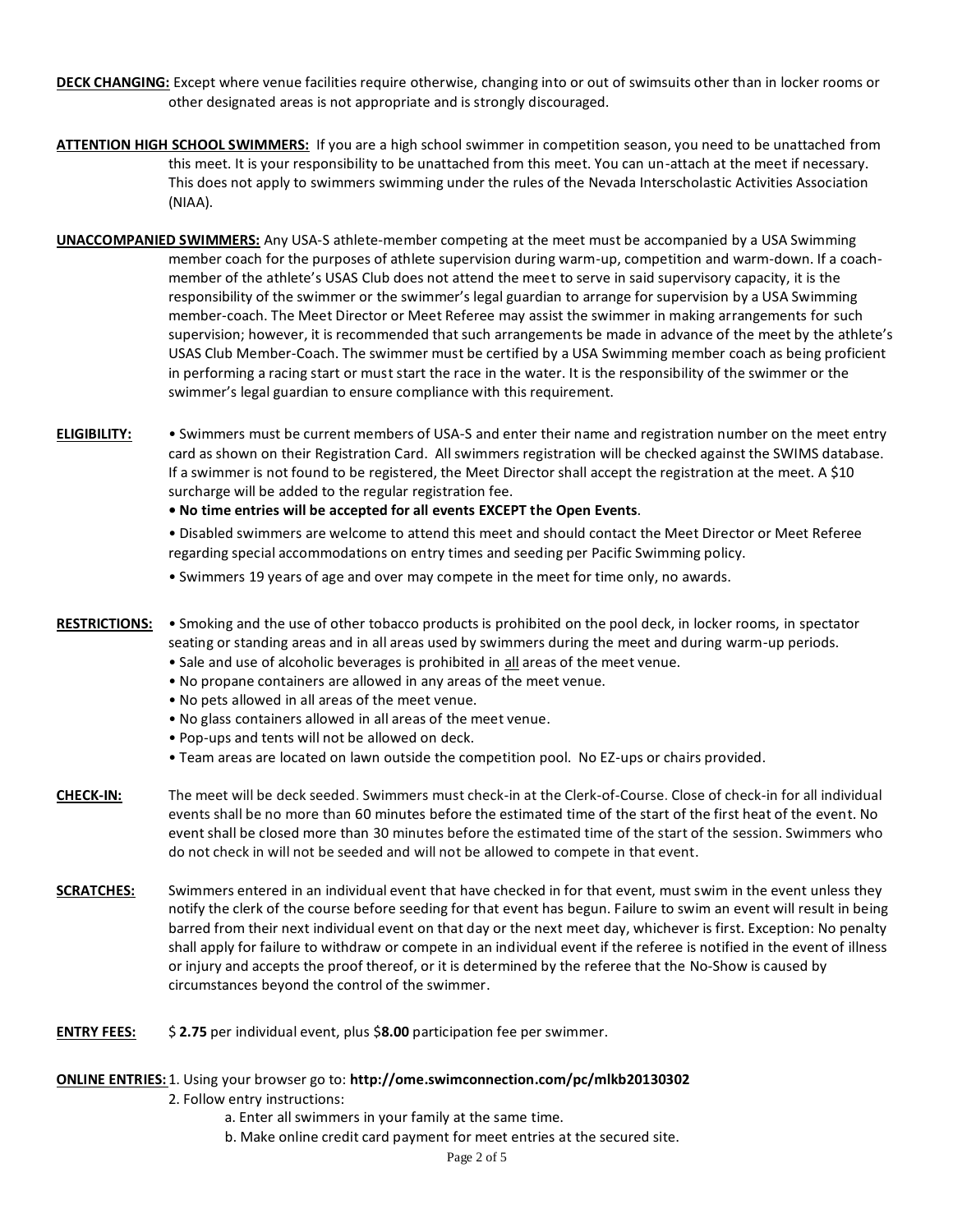c. You will receive confirmation of acceptance into the meet at time of payment.

This confirmation should be brought to the meet as proof of entry.

d. **Online entries will close at 5:00pm on Friday February 22, 2013.**

Note: Swim Connection charges an internet processing fee of \$1.00 per swimmer + 5% of the total entry fee. Online entry fees are paid to Swim Connection, LLC. **Entry via the online system is entirely voluntary, and is not required.**

**MAILED/HAND DELIVERED ENTRIES:** All entries must be on the attached Consolidated Entry Card. Entry cards must be completely filled out including best time for each event, and the swimmer's address, phone number and family e-mail address.

> In order to ensure that Mailed Entries are received by Friday, February 22, 2013, they **must be postmarked by Monday, February 18, 2013. Hand Delivered Entries must be delivered by 5:00pm Friday February 22, 2013. Both mailed & hand delivered entries should be sent** to Ronald Sto. Domingo, 5701 3<sup>rd</sup> Street, San Francisco, CA 94124

#### Make **Checks payable to "SFHDC/MLKB"**

No refunds will be made, except for mandatory scratches and **no late entries will be accepted.**

**MINIMUM OFFICIALS RULES:** Each team shall, by the start of the meet, provide to the Meet Director or designee a list of Officials who have agreed to represent that team during the meet, in accordance with the following table:

| Number of swimmers competing in meet per team: | *Numbers of trained and carded officials required: |
|------------------------------------------------|----------------------------------------------------|
| $1 - 10$                                       | 0                                                  |
| 11-25                                          |                                                    |
| 26-50                                          |                                                    |
| 51-75                                          | 3                                                  |
| 76-100                                         | 4                                                  |
| 101 or more                                    | 5.                                                 |

\*Zone 3 Pacific Swimming will include Colorado, Intermediary/ Chief Timing Judge, and Hytek-Computer into the count of Officials for a session: these positions are not carded. Zone 3 Pacific Swimming will accept Trainees into the count of Officials for a session, so long as they are carded.

\*One half hour before the scheduled start of each session, the Meet Referee shall conduct an inventory of Officials, and shall compare the number of swimmers present against the number of Officials present representing each team. No more than three days after the close of entries, meet management (referee or meet director) shall contact the representative from each team participating, and provide a preliminary inventory.

- **AWARDS:** The top 8 swimmers in each age group, 8 and under, 9 10, 11 12, 13-14, 15 and over will be awarded ribbons**.**  No awards will be mailed. **"A" medals will NOT be provided**.
- **TIMERS:** Each team is requested to provide timers based on each team's total number of swimmers for each day. Lane assignments will be given to each participating team several days prior to the meet.
- **GENERAL:** Admission is free. A two-day program will be available for a fee. Hospitality will be provided for timers/recorders, coaches, and meet officials. **No outside commercial food is allowed inside the facility**.

|           |           | Saturday, March 2, 2013 |            | Sunday, March 3, 2013 |                |                |            |  |  |
|-----------|-----------|-------------------------|------------|-----------------------|----------------|----------------|------------|--|--|
| 8/under   | $9 - 10$  | $11 - 12$               | 13 & Up    | 8/under               | $9-10$         | $11 - 12$      | 13 & Up    |  |  |
| 25 Back   | 200 Free  | 200 Free                | 200 Free   |                       | 100 IM         | 100 IM         | 200 IM     |  |  |
| 25 Breast | 50 Back   | 50 Back                 | 100 Back   | 50 Breast             | 100 Back       | 100 Back       | 200 Back   |  |  |
| 25 Fly    | 50 Breast | 50 Breast               | 100 Breast | 50 Flv                | 100 Breast     | 100 Breast     | 200 Breast |  |  |
| 50 Free   | 50 Fly    | <b>50 Flv</b>           | 100 Flv    | 25 Free               | <b>100 Flv</b> | <b>100 Flv</b> | 200 Fly    |  |  |
|           | 100 Free  | 100 Free                | 100 Free   |                       | 50 Free        | 50 Free        | 50 Free    |  |  |
|           |           | OPEN 1650 Free          |            |                       |                |                |            |  |  |

#### **Summary of Events**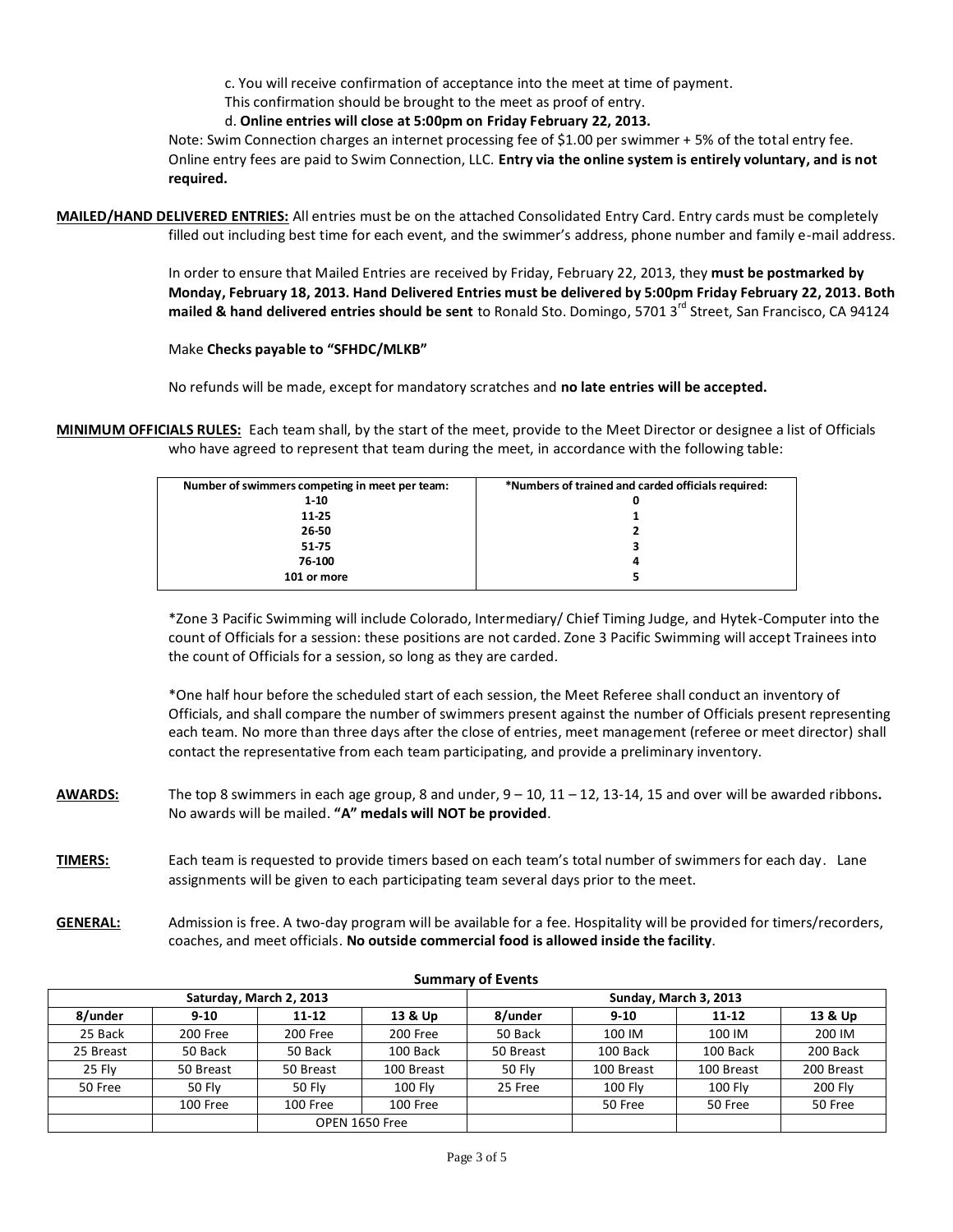| <b>UNCLUILVEIRS</b>     |                  |                       |                  |                         |  |  |  |  |  |  |
|-------------------------|------------------|-----------------------|------------------|-------------------------|--|--|--|--|--|--|
| Saturday, March 2, 2013 |                  |                       |                  |                         |  |  |  |  |  |  |
| Girls                   | Event            | <b>Age Group</b>      | Event            | <b>Boys</b>             |  |  |  |  |  |  |
| $\mathbf{1}$            | 200 Free         | $9 - 10$              | 200 Free         | $\overline{2}$          |  |  |  |  |  |  |
| 3                       | 200 Free         | $11 - 12$             | 200 Free         | $\overline{\mathbf{4}}$ |  |  |  |  |  |  |
| 5                       | 200 Free         | 13 & Up               | 200 Free         | 6                       |  |  |  |  |  |  |
| $\overline{7}$          | 25 Back          | 8 & Under             | 25 Back          | 8                       |  |  |  |  |  |  |
| 9                       | 50 Back          | $9 - 10$              | 50 Back          | 10                      |  |  |  |  |  |  |
| 11                      | 50 Back          | $11 - 12$             | 50 Back          | 12                      |  |  |  |  |  |  |
| 13                      | 100 Back         | 13 & Up               | 100 Back         | 14                      |  |  |  |  |  |  |
| $\overline{15}$         | 25 Breast        | 8& Under              | 25 Breast        | 16                      |  |  |  |  |  |  |
| 17                      | 50 Breast        | $9 - 10$              | 50 Breast        | 18                      |  |  |  |  |  |  |
| 19                      | 50 Breast        | $11 - 12$             | 50 Breast        | 20                      |  |  |  |  |  |  |
| 21                      | 100 Breast       | 13 & Up               | 100 Breast       | 22                      |  |  |  |  |  |  |
| 23                      | 25 Fly           | 8 & Under             | 25 Fly           | 24                      |  |  |  |  |  |  |
| 25                      | <b>50 Fly</b>    | $9 - 10$              | <b>50 Fly</b>    | 26                      |  |  |  |  |  |  |
| $\overline{27}$         | <b>50 Fly</b>    | $11 - 12$             | <b>50 Fly</b>    | $\overline{28}$         |  |  |  |  |  |  |
| 29                      | 100 Fly          | 13 & Up               | 100 Fly          | 29                      |  |  |  |  |  |  |
| 31                      | 50 Free          | 8 & Under             | 50 Free          | 32                      |  |  |  |  |  |  |
| 33                      | 100 Free         | $9 - 10$              | 100 Free         | 34                      |  |  |  |  |  |  |
| 35                      | 100 Free         | $11 - 12$             | 100 Free         | 36                      |  |  |  |  |  |  |
| 37                      | 100 Free         | 13 & Up               | 100 Free         | 38                      |  |  |  |  |  |  |
| 39                      | <b>1650 Free</b> | OPEN 11 and Up        | <b>1650 Free</b> | 40                      |  |  |  |  |  |  |
|                         |                  |                       |                  |                         |  |  |  |  |  |  |
|                         |                  | Sunday, March 3, 2013 |                  |                         |  |  |  |  |  |  |
| Girls                   | Event            | Age                   | Event            | <b>Boys</b>             |  |  |  |  |  |  |
| 41                      | 100 IM           | $9 - 10$              | 100 IM           | 42                      |  |  |  |  |  |  |
| 43                      | 100 IM           | $11 - 12$             | 100 IM           | 44                      |  |  |  |  |  |  |
| 45                      | 200 IM           | 13 & Up               | 200 IM           | 46                      |  |  |  |  |  |  |
| 47                      | 50 Back          | 8 & Under             | 50 Back          | 48                      |  |  |  |  |  |  |
| 49                      | 100 Back         | $9 - 10$              | 100 Back         | 50                      |  |  |  |  |  |  |
| 51                      | 100 Back         | $11 - 12$             | 100 Back         | 52                      |  |  |  |  |  |  |
| 53                      | 200 Back         | 13 & Up               | 200 Back         | 54                      |  |  |  |  |  |  |
| 55                      | 50 Breast        | 8 & Under             | 50 Breast        | 56                      |  |  |  |  |  |  |
| 57                      | 100 Breast       | $9 - 10$              | 100 Breast       | 58                      |  |  |  |  |  |  |
| 59                      | 100 Breast       | $11 - 12$             | 100 Breast       | 60                      |  |  |  |  |  |  |
| 61                      | 200 Breast       | 13 & Up               | 200 Breast       | 62                      |  |  |  |  |  |  |
| 63                      | <b>50 Fly</b>    | 8UN                   | <b>50 Fly</b>    | 64                      |  |  |  |  |  |  |
| 65                      | 100 Fly          | $9 - 10$              | 100 Fly          | 66                      |  |  |  |  |  |  |
| 67                      | <b>100 Fly</b>   | $11 - 12$             | 100 Fly          | 68                      |  |  |  |  |  |  |
| 69                      | 200 Fly          | 13 & Up               | 200 Fly          | 70                      |  |  |  |  |  |  |
| $\overline{71}$         | 25 Free          | 8 & Under             | 25 Free          | 72                      |  |  |  |  |  |  |
| $\overline{73}$         | 50 Free          | $9 - 10$              | 50 Free          | 74                      |  |  |  |  |  |  |
| 75                      | 50 Free          | $11 - 12$             | 50 Free          | 76                      |  |  |  |  |  |  |
| 77                      | 50 Free          | 13 & Up               | 50 Free          | 78                      |  |  |  |  |  |  |

**Order of Events**